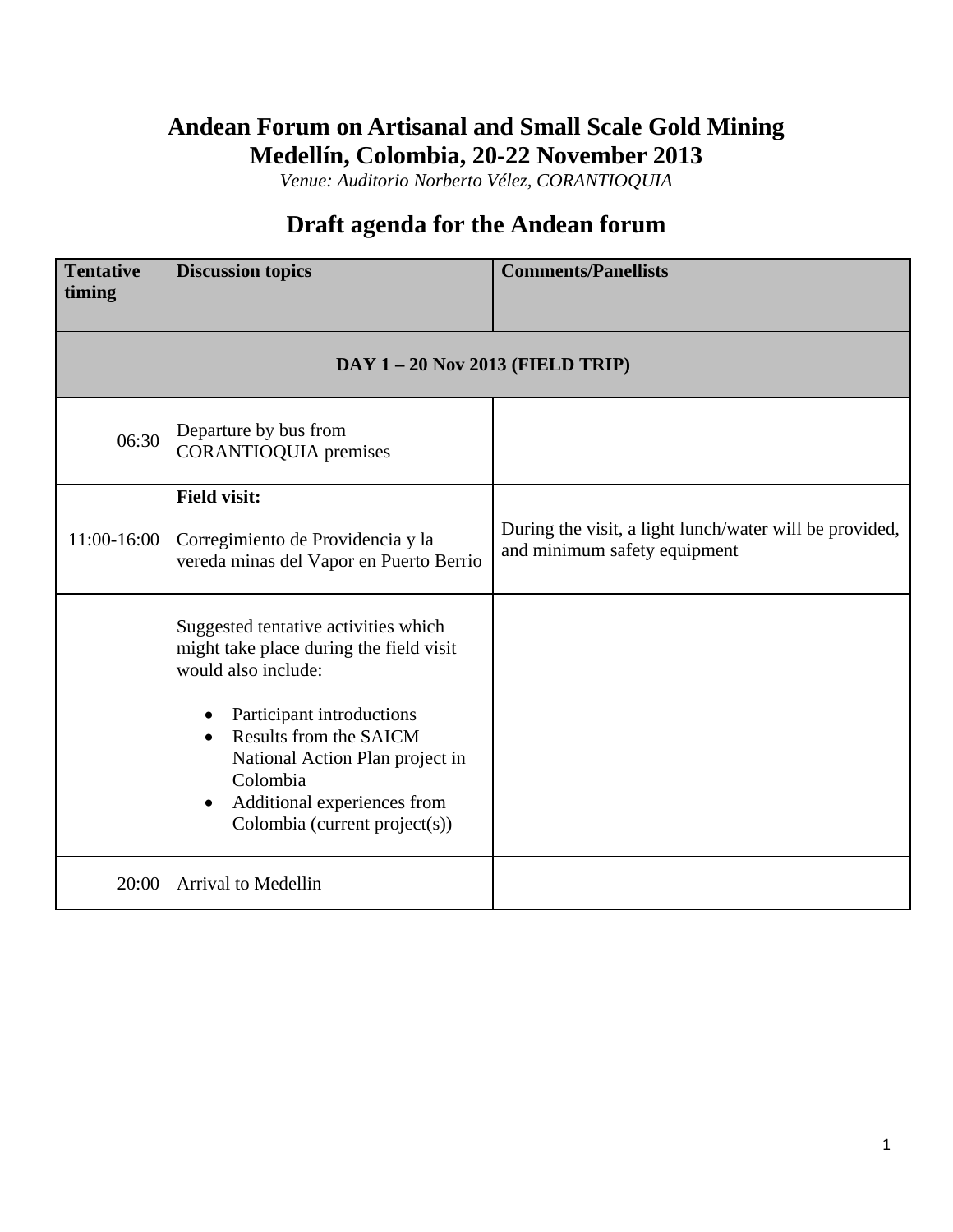| <b>Tentative</b><br>timing | <b>Discussion topics</b>                                                               | <b>Comments/Panelists</b>                                                                                                                                                                                                                                                                                                                                                                                                                                                                                                                                                                                    |
|----------------------------|----------------------------------------------------------------------------------------|--------------------------------------------------------------------------------------------------------------------------------------------------------------------------------------------------------------------------------------------------------------------------------------------------------------------------------------------------------------------------------------------------------------------------------------------------------------------------------------------------------------------------------------------------------------------------------------------------------------|
| DAY 2 - 21 Nov 2013        |                                                                                        |                                                                                                                                                                                                                                                                                                                                                                                                                                                                                                                                                                                                              |
| $08:15 - 09:00$            | Registration                                                                           |                                                                                                                                                                                                                                                                                                                                                                                                                                                                                                                                                                                                              |
| 09:00-09:30                | Welcoming remarks                                                                      | <b>Government of Colombia</b><br><b>Local Authorities (CORANTIOQUIA)</b><br><b>Government of the USA</b><br><b>UNEP</b>                                                                                                                                                                                                                                                                                                                                                                                                                                                                                      |
| 09:30-09:50                | Outcome of the Diplomatic<br>Conference and Overview of ASGM in<br>Minamata Convention | <b>UNEP</b>                                                                                                                                                                                                                                                                                                                                                                                                                                                                                                                                                                                                  |
| 09:50-10:00                | Q&A                                                                                    |                                                                                                                                                                                                                                                                                                                                                                                                                                                                                                                                                                                                              |
| 10:00-10:15                | Coffee-break                                                                           |                                                                                                                                                                                                                                                                                                                                                                                                                                                                                                                                                                                                              |
| 10:15-10:30                | National Action Plans - overview,<br>including Convention requirements                 | <b>UNEP</b>                                                                                                                                                                                                                                                                                                                                                                                                                                                                                                                                                                                                  |
| 10:30-11:00                | Colombian's perspective in the<br>elaboration of its National Action Plan              | Presenter: Government of Colombia.<br><b>Presentation should include:</b><br>Process for developing their National Action<br>Plan,<br>Stakeholders involved and establishment of<br>the coordinating mechanism,<br>How was the work distributed, including lead<br>agency<br>How ambitious and realistic is your National<br>Action Plan; what targets for mercury<br>reduction have been established, and how<br>will Colombia will get there;<br>What were the major challenges and<br>difficulties,<br>What were the lessons learned,<br>Evaluation and endorsement of the National<br><b>Action Plan</b> |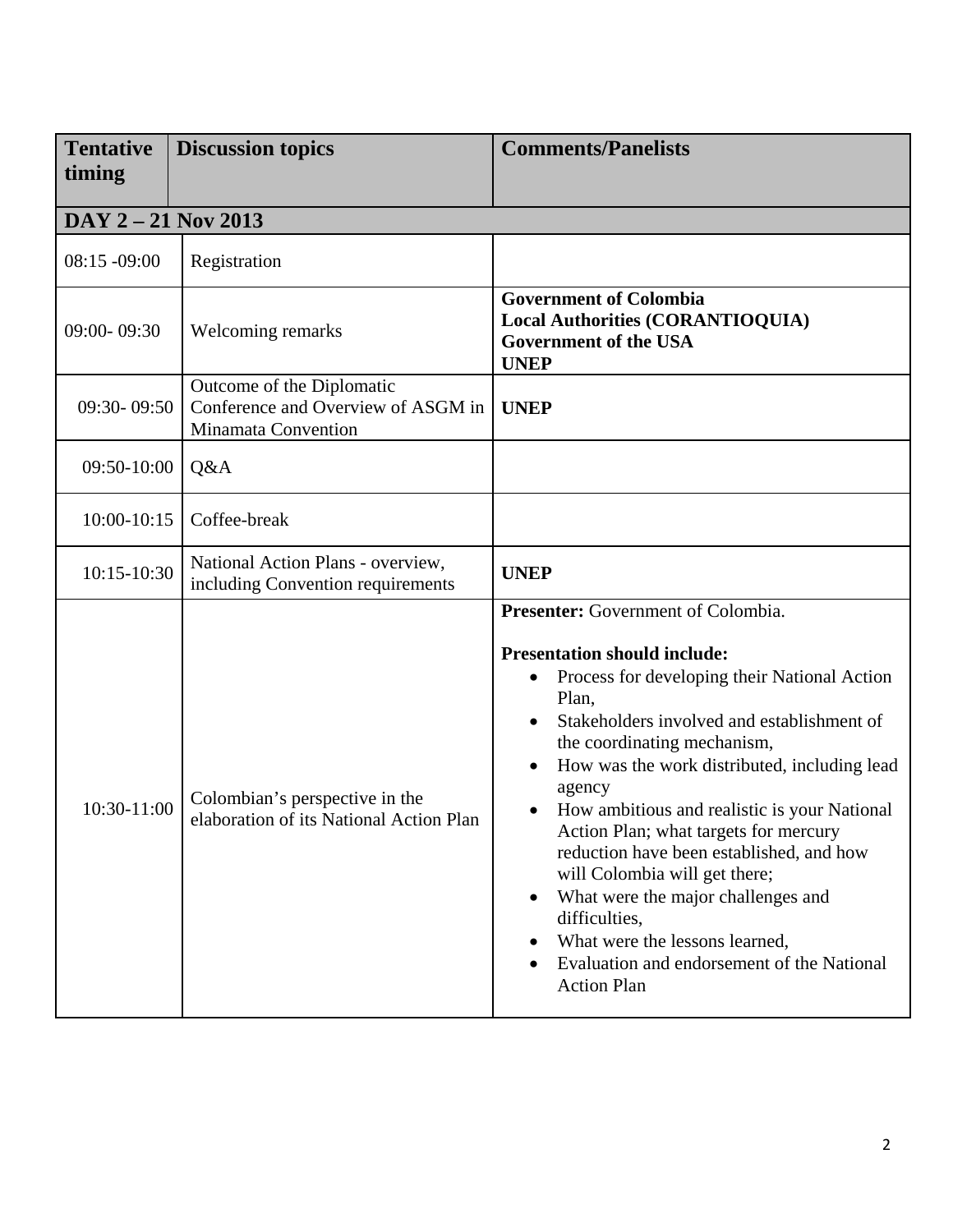| <b>Tentative</b><br>timing | <b>Discussion topics</b>                                        | <b>Comments/Panelists</b>                                                                                                                                                                                                                                                                                                                                                                                                                                                                                                                                                                                                                                                                                                                                |
|----------------------------|-----------------------------------------------------------------|----------------------------------------------------------------------------------------------------------------------------------------------------------------------------------------------------------------------------------------------------------------------------------------------------------------------------------------------------------------------------------------------------------------------------------------------------------------------------------------------------------------------------------------------------------------------------------------------------------------------------------------------------------------------------------------------------------------------------------------------------------|
|                            |                                                                 |                                                                                                                                                                                                                                                                                                                                                                                                                                                                                                                                                                                                                                                                                                                                                          |
| DAY 2 - 21 Nov 2013        |                                                                 |                                                                                                                                                                                                                                                                                                                                                                                                                                                                                                                                                                                                                                                                                                                                                          |
| 11:00-12:30                | OPEN DISCUSSION ON<br>NATIONAL ACTION PLANS                     | Open discussion should include <sup>1</sup> :<br>What are the plans for other countries in your<br>region to develop mercury reduction National<br><b>Action Plans?</b><br>Major challenges, difficulties and lessons<br>learned from other countries in the region that<br>have developed National Action Plans e.g.<br>Peru and Bolivia<br>What are the practical steps Governments<br>have taken on a national level to reduce the<br>use of mercury?<br>What actions is your Government taken for<br>the ratification of the Minamata Convention?<br>What steps is your Government taken / will<br>be taken in relation to Annex C of the<br>Minamata Convention?<br>What is the role of miners and civil society in<br>formulating the Action Plan? |
| 12:30-14:00                | Lunch                                                           |                                                                                                                                                                                                                                                                                                                                                                                                                                                                                                                                                                                                                                                                                                                                                          |
| 14:00-14:30                | Case study on Formalisation $-$ a<br>win/win strategy for ASGM? | <b>Presenter:</b> Government of Suriname<br><b>Presentation may include:</b><br>Approaches and practical information in<br>relation to formalisation National Action Plan<br>in Suriname<br>Steps which were followed<br>Difficulties, challenges and lessons learned                                                                                                                                                                                                                                                                                                                                                                                                                                                                                    |

Minamata Convention on Mercury

http://www.mercuryconvention.org/Convention/tabid/3426/Default.aspx

 $1$  Reference materials: Guidance Document Developing a National Strategic Plan to Reduce Mercury Use in ASGM http://www.unep.org/hazardoussubstances/NationalStrategicPlan/tabid/53985/Default.aspx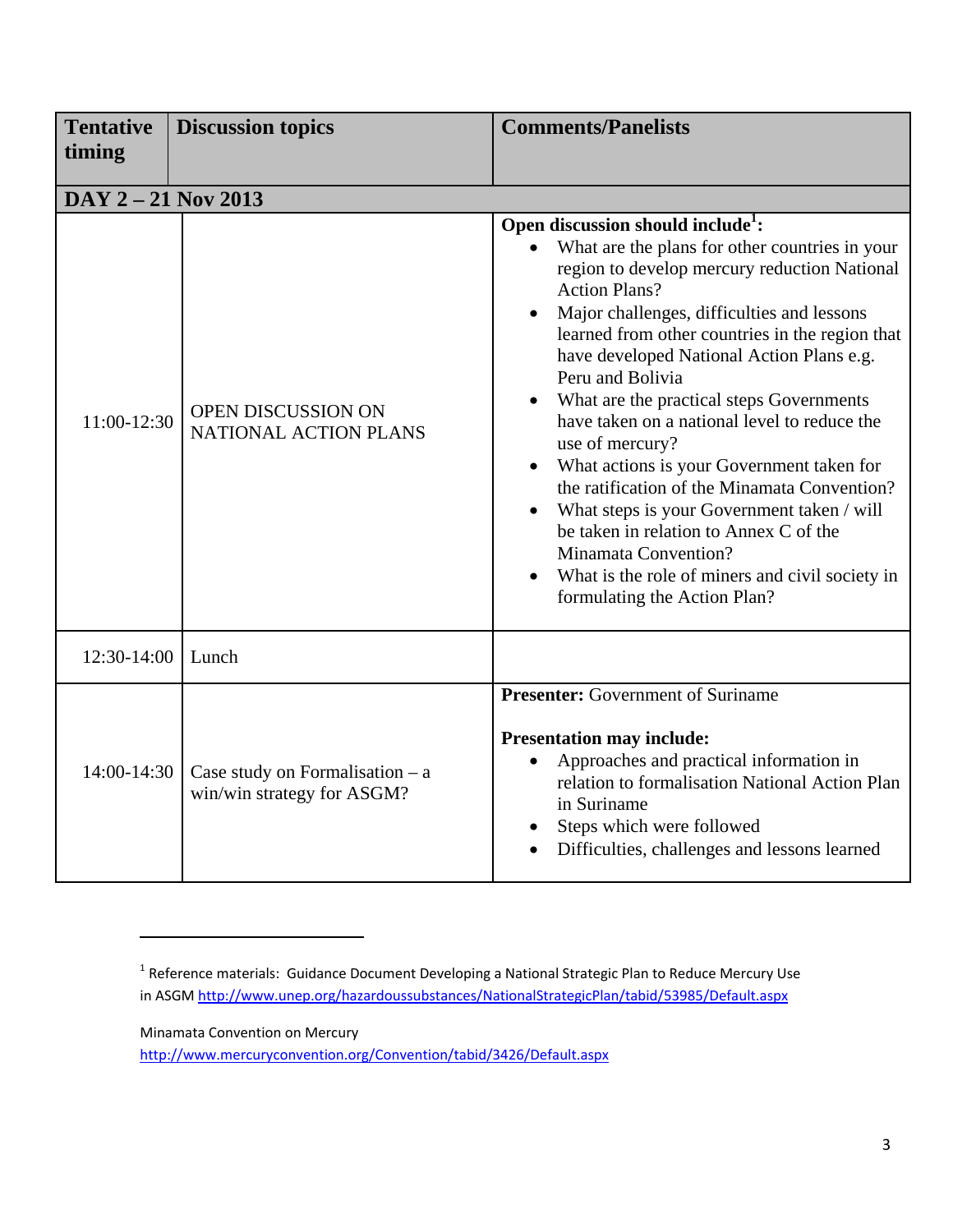| <b>Tentative</b><br>timing | <b>Discussion topics</b>                                                                                                              | <b>Comments/Panelists</b>                                                                                                                                                                                                                                                                                                                                                                                                                                                                                                                                                                                                                                                                                                                                                                                                                                                                                                                                                        |
|----------------------------|---------------------------------------------------------------------------------------------------------------------------------------|----------------------------------------------------------------------------------------------------------------------------------------------------------------------------------------------------------------------------------------------------------------------------------------------------------------------------------------------------------------------------------------------------------------------------------------------------------------------------------------------------------------------------------------------------------------------------------------------------------------------------------------------------------------------------------------------------------------------------------------------------------------------------------------------------------------------------------------------------------------------------------------------------------------------------------------------------------------------------------|
| DAY 2 - 21 Nov 2013        |                                                                                                                                       |                                                                                                                                                                                                                                                                                                                                                                                                                                                                                                                                                                                                                                                                                                                                                                                                                                                                                                                                                                                  |
|                            |                                                                                                                                       |                                                                                                                                                                                                                                                                                                                                                                                                                                                                                                                                                                                                                                                                                                                                                                                                                                                                                                                                                                                  |
| 14:30-15:30                | Responding to the formalization<br>requirement of the Minamata<br>Convention, Annex C para 1 (g):<br>Presentation and Open Discussion | Presenter/facilitator: Alliance for Responsible<br>Mining (ARM)<br>Short presentation will be followed by an open<br>discussion, which could include <sup>2</sup> :<br>Useful experiences from reported case studies<br>in your region $3$<br>What steps is your Government taking / will<br>be taken in relation to Annex C para. $1(g)$ of<br>the Minamata Convention?<br>Specific issues common to<br>formalization/legalization of ASGM:<br>$\circ$ Definition of ASGM – how is it<br>defined in your country?<br>o What are the key strategies and<br>approaches in titles and obligations?<br>How are mining titles assigned? Are<br>specific areas set aside for ASM?<br>o What are the environmental<br>requirements for artisanal/small scale<br>miners? Are there any requirements<br>for pollution control, bans, restriction<br>and safety measures and<br>rehabilitation/closure?<br>What are the key considerations for<br>$\circ$<br>the institutional aspects of |

<sup>2</sup> Reference material : Analysis of formalization approaches in the artisanal and small-scale gold mining sector based on experiences in Ecuador, Mongolia, Peru, Tanzania and Uganda http://www.unep.org/hazardoussubstances/Mercury/PrioritiesforAction/ArtisanalandSmallScaleGoldMini ng/FormalizationoftheASGMSector/tabid/79426/Default.aspx

3

http://www.unep.org/hazardoussubstances/Mercury/PrioritiesforAction/ArtisanalandSmallScaleGoldMini ng/FormalizationoftheASGMSector/tabid/79426/Default.aspx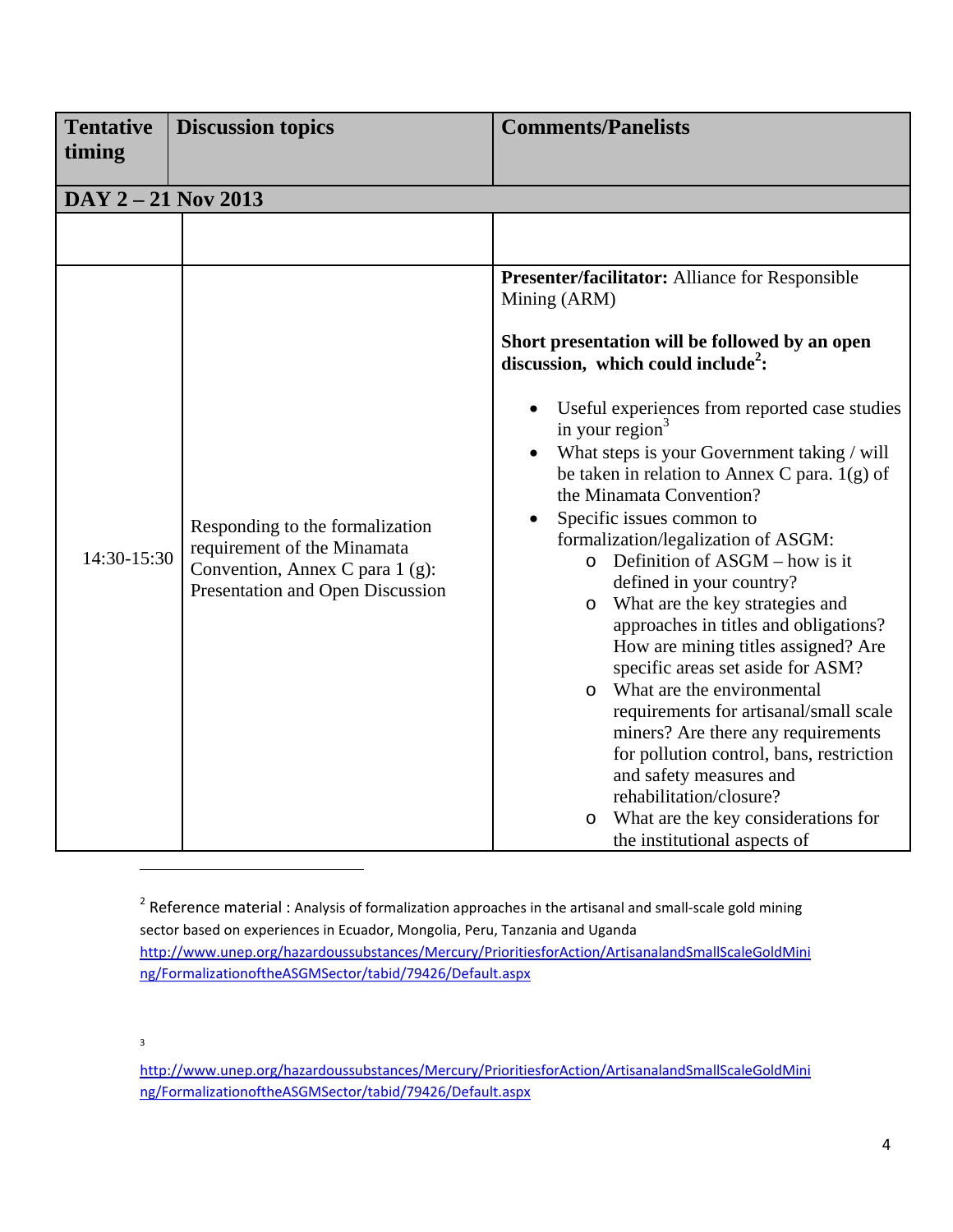| <b>Tentative</b><br>timing | <b>Discussion topics</b>                                                                                                      | <b>Comments/Panelists</b>                                                                                                                                                                                                                                                                                                                                                                                                                                                                                                                                                                                                                                                                                                                                                                                                                                          |
|----------------------------|-------------------------------------------------------------------------------------------------------------------------------|--------------------------------------------------------------------------------------------------------------------------------------------------------------------------------------------------------------------------------------------------------------------------------------------------------------------------------------------------------------------------------------------------------------------------------------------------------------------------------------------------------------------------------------------------------------------------------------------------------------------------------------------------------------------------------------------------------------------------------------------------------------------------------------------------------------------------------------------------------------------|
| DAY 2 - 21 Nov 2013        |                                                                                                                               |                                                                                                                                                                                                                                                                                                                                                                                                                                                                                                                                                                                                                                                                                                                                                                                                                                                                    |
|                            |                                                                                                                               | formalization in your country e.g.<br>Responsibility, financing, revenue<br>generation and monitoring and<br>enforcement?<br>What taxes and royalties are small<br>$\circ$<br>scale miners supposed to pay?                                                                                                                                                                                                                                                                                                                                                                                                                                                                                                                                                                                                                                                        |
| 15:30-15:45                | <b>Break</b>                                                                                                                  |                                                                                                                                                                                                                                                                                                                                                                                                                                                                                                                                                                                                                                                                                                                                                                                                                                                                    |
| 15:45-17:30                | What interventions with ASGM are<br>already underway in each country that<br>could feed into a mercury reduction<br>strategy? | <b>Suggested presenter:</b><br>Global Mercury Partnership ASGM Area Lead(s)<br>Short presentation will be followed by with a<br>group exercise i.e. "Cataloguing exercise" that<br>will include:<br>What specific projects are underway on<br>ASGM in their country?<br>Are these projects carried out under the<br>Ministry of Environment, Ministry of Mines<br>or Ministry of Health, Ministry of Labour (or<br>other)?<br>Are there major academic projects on<br>$\bullet$<br>mercury and mining (e.g. CAMEP in Peru)?<br>Who is funding the projects? (self, donors,<br>development banks)<br>What are the major goals of the project e.g.<br>training of miners? Demonstration of new<br>technologies? Reform of the ASGM sector?<br>Environmental or health monitoring around<br><b>ASGM</b> sites?<br>Any additional project that are in the<br>pipeline? |
| 17:30-18:00                | Wrap up and what to expect for Day 3                                                                                          | <b>UNEP</b>                                                                                                                                                                                                                                                                                                                                                                                                                                                                                                                                                                                                                                                                                                                                                                                                                                                        |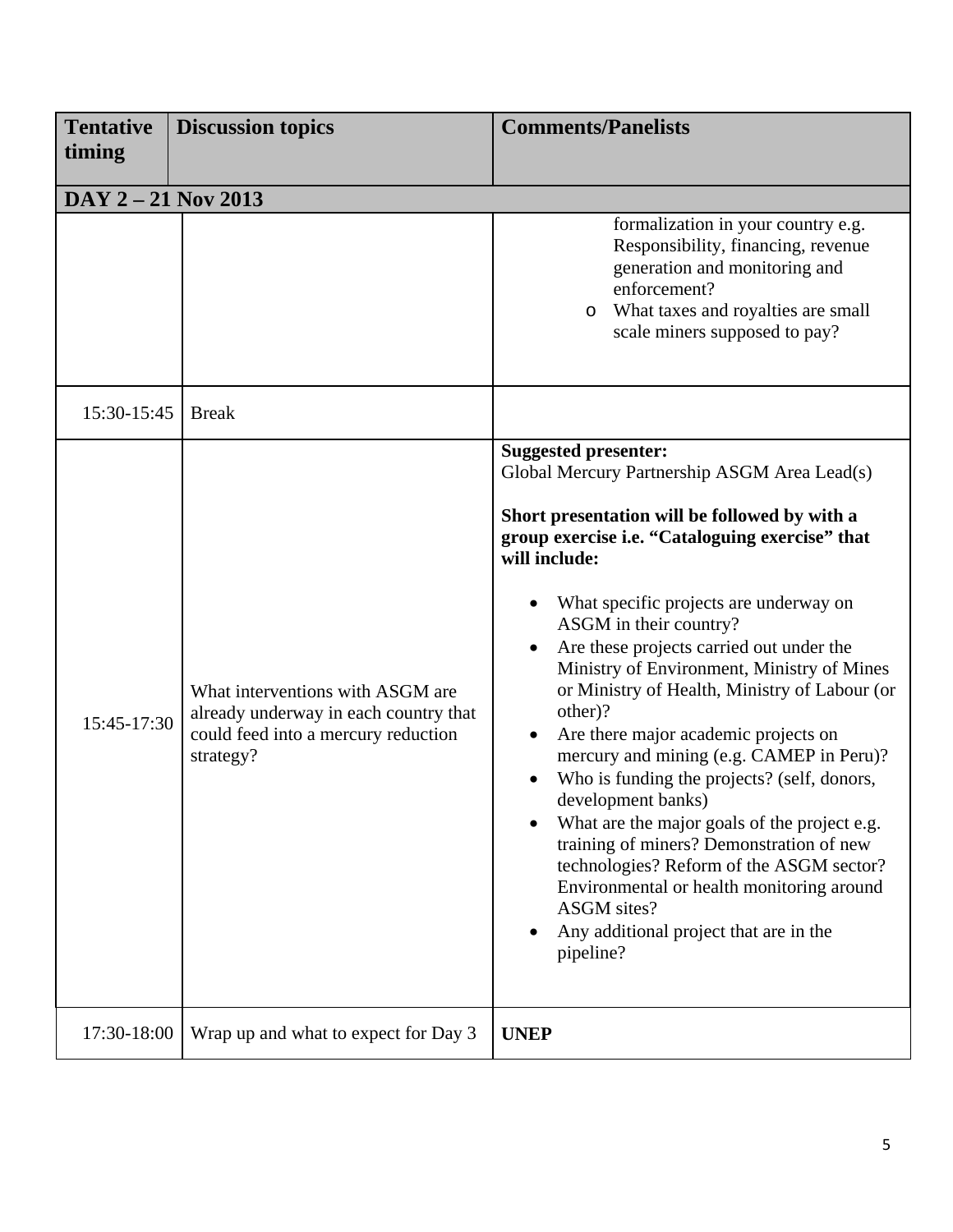| <b>Tentative</b>    | <b>Discussion topics</b>                                           | <b>Comments/Panelists</b>                                                                                                                                                                                                                                                                                                                                                                                                                                               |
|---------------------|--------------------------------------------------------------------|-------------------------------------------------------------------------------------------------------------------------------------------------------------------------------------------------------------------------------------------------------------------------------------------------------------------------------------------------------------------------------------------------------------------------------------------------------------------------|
| timing              |                                                                    |                                                                                                                                                                                                                                                                                                                                                                                                                                                                         |
| DAY 3 - 22 Nov 2013 |                                                                    |                                                                                                                                                                                                                                                                                                                                                                                                                                                                         |
| 09:00-09:45         | Baseline studies: IADB: presentation of<br>survey done in Colombia | <b>Presenter: IADB</b><br>Ideas the presentation should include:<br>Methodology of the study,<br>$\bullet$<br>Survey questions,<br>Targeted audience,<br>Budget,<br>Initial results and next steps<br>Challenges, difficulties and lessons learned                                                                                                                                                                                                                      |
| $09:45-10:30$       | Inventory/baseline development.                                    | <b>Presenters:</b> University of Sao Paulo and University<br>of British Columbia<br><b>Presentation will include:</b><br>Details on inventory development<br>Practical steps to take into consideration<br>$\bullet$<br>Methodology used<br>Main expected results                                                                                                                                                                                                       |
| 10:30-10:45         | Q&A                                                                |                                                                                                                                                                                                                                                                                                                                                                                                                                                                         |
| $10:45-11:00$       | Coffee-break                                                       |                                                                                                                                                                                                                                                                                                                                                                                                                                                                         |
| 11:00-12:30         | Open Discussion and Practical Exercise<br>on Inventories           | Open discussion may include:<br>Which countries already have an ASGM<br>mercury inventory?<br>Which are the key messages from the<br>development of an ASGM mercury inventory<br>in your country? What were the challenges,<br>difficulties and lessons learned?<br>Do inventorying activities need different<br>approaches for Hard Rock v. Alluvial<br>mining?<br>Does region need a "cross-Amazon" strategy<br>or any other type of strategy for doing<br>inventory? |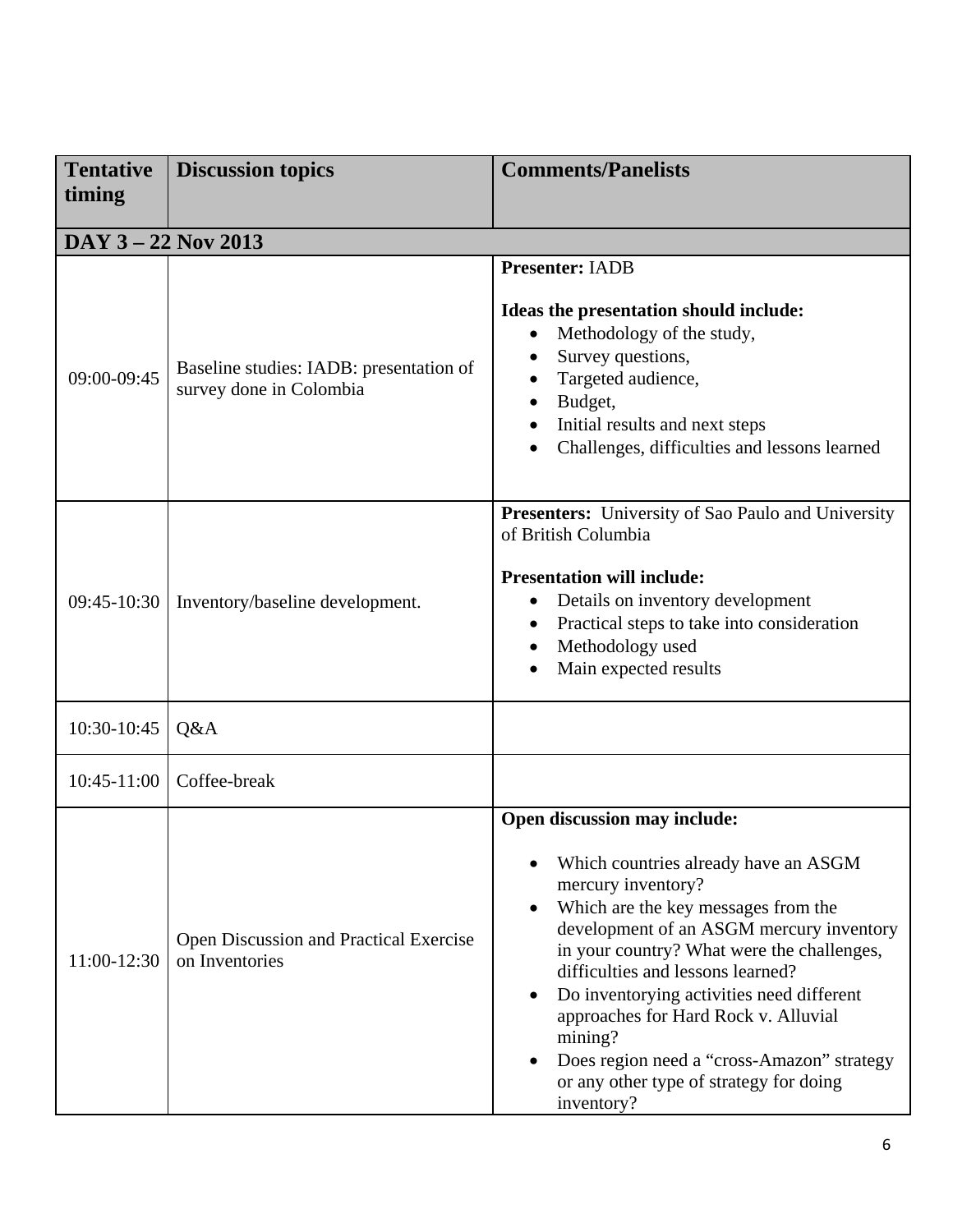| <b>Tentative</b><br>timing | <b>Discussion topics</b>                                                                                                                              | <b>Comments/Panelists</b>                                                                                                                                                                                                                                                                                                                                                                                                                                                                                                                                                                                                                                                                   |
|----------------------------|-------------------------------------------------------------------------------------------------------------------------------------------------------|---------------------------------------------------------------------------------------------------------------------------------------------------------------------------------------------------------------------------------------------------------------------------------------------------------------------------------------------------------------------------------------------------------------------------------------------------------------------------------------------------------------------------------------------------------------------------------------------------------------------------------------------------------------------------------------------|
| DAY 3 - 22 Nov 2013        |                                                                                                                                                       |                                                                                                                                                                                                                                                                                                                                                                                                                                                                                                                                                                                                                                                                                             |
|                            |                                                                                                                                                       | How will trade of mercury across borders<br>affect this process?<br>If an ASGM mercury inventory has not yet<br>$\bullet$<br>taken place in your country, what steps are<br>you envisioning for developing one in the<br>near future?                                                                                                                                                                                                                                                                                                                                                                                                                                                       |
| 12:30-14:00                | Lunch                                                                                                                                                 |                                                                                                                                                                                                                                                                                                                                                                                                                                                                                                                                                                                                                                                                                             |
| 14:00-14:30                | Summarised ideas for information-<br>sharing mechanisms and platforms and<br>other ideas for cooperation from the $2nd$<br>Global Forum $^\mathrm{4}$ | <b>UNEP/ROLAC</b>                                                                                                                                                                                                                                                                                                                                                                                                                                                                                                                                                                                                                                                                           |
| 14:30-15:30                | <b>Open Discussion/ Break Out Sessions</b><br>On Information Sharing Mechanisms<br><b>And Platforms</b>                                               | Open discussion could include:<br>What activities could be shared:<br>coordinating, monitoring training,<br>O<br>technical demonstration projects, etc?.<br>Is peer review of National Action<br>O<br>Plans by other governments useful?<br>What kinds of mechanisms need to be in<br>place for this kind of sharing to take place?<br>How ideas could be put into action in your<br>country? In your region?<br>Who will be the lead for these mechanisms?<br>Where will they be "housed" institutionally?<br>Who could fund proposals for such<br>initiatives?<br>Are there specific proposals already in the<br>pipeline? Who is leading does proposals and<br>how they could be shared? |
| 15:30-15:45                | <b>Break</b>                                                                                                                                          |                                                                                                                                                                                                                                                                                                                                                                                                                                                                                                                                                                                                                                                                                             |

<sup>4</sup> Document (ppt) to be shared with participants

<u> 1980 - Jan Samuel Barbara, politik eta politik eta politik eta politik eta politik eta politik eta politik e</u>